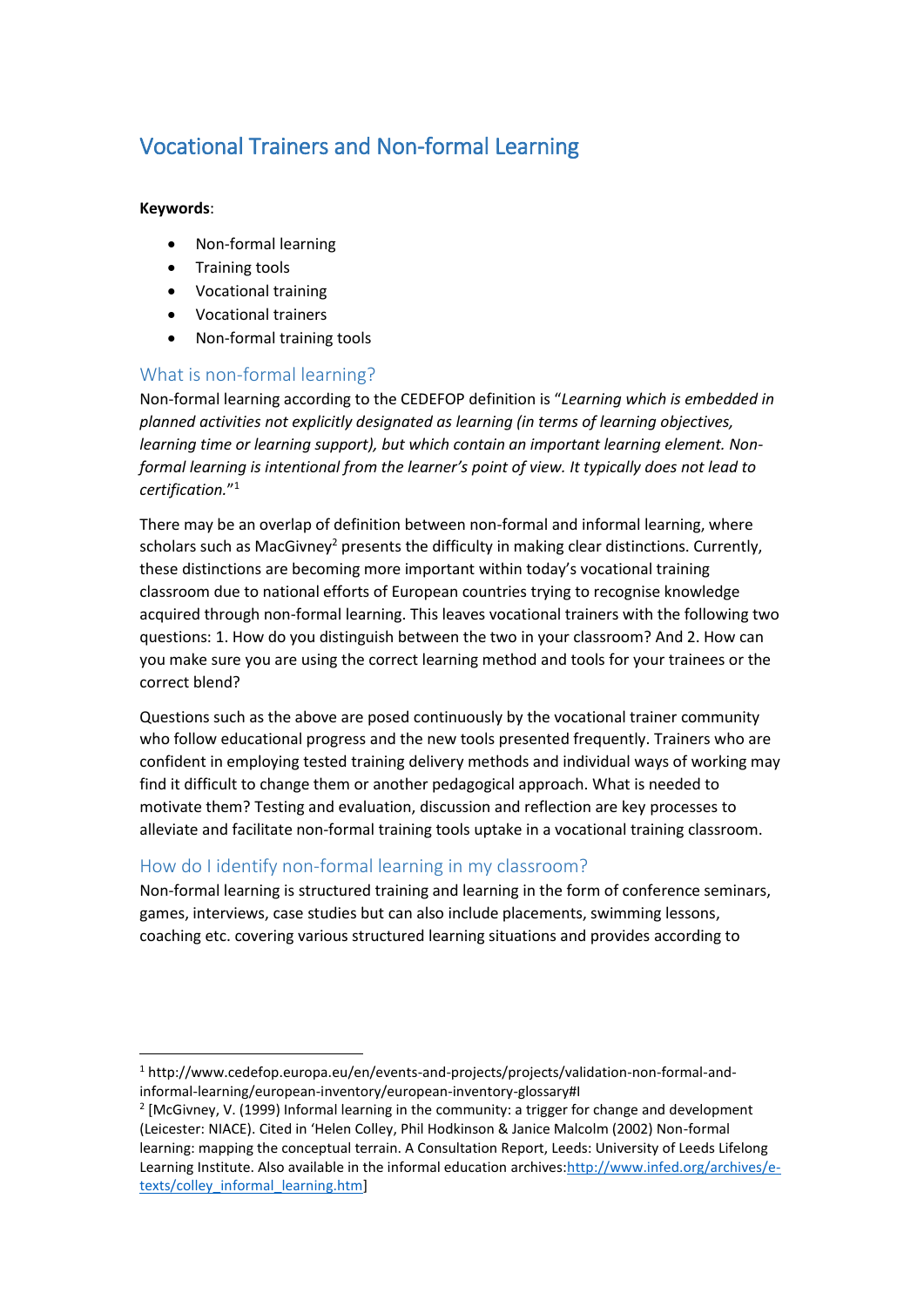Russel<sup>3</sup> "experiential learning activities that foster the development of skills and knowledge".

Vocational trainers today have a plethora of tools and information available alleviating analysis, identification and implementation of non-formal learning in their workplace and when designing training courses for adults. To their aid, when setting up the learning course objectives, they can include in their curricula diverse tools that will allow the course participants obtain information and knowledge through various means. In formal training and certification courses, the trainers can integrate case studies, group work and board games within the course material to allow participants interact and learn from each other. Moreover, they can build on each other's knowledge, reflect and associate information which can subsequently, be connected to the formal learning material. The trainer can aid in this process and through using a checklist, confirm used and successful learning methods and tools for their specific trainees. The final outcome will help build confidence and abilities in the training group, enforce and enhance interpersonal trainee relations.

### Learning tools and vocational training

The flexible structure of non-formal learning is becoming more and more popular in today's society forming a matrix which combines formal education to additional structured learning. Vocational training centres and even universities are opting for such courses paving the way to new learning tools and facilitating identification, assessment and certification of nonformal learning in Europe. Similarly, the world of work is opting for non-formal and informal training, combined with formal, having employees interact and learn from each other or learn by doing. People who have undergone this type of training are more willing to participate again due to its flexible structure.

Types of non-formal training and tools in vocational settings are:

- Case study discussions and study visits where group work and reflection can take place
- Playing games and discussing
- Community work / volunteer work
- **Presentations**
- Using theatre techniques to convey information and motivate/stimulate learning
- Conference style seminars

#### Advantages of non-formal education in Vocational training

Cedefop<sup>4</sup> has created guidelines for all European countries on how to provide validation to various learning experiences basing it on models such as the learning outcomes. This will help transparency and allow comparison between the European countries borders. More information can be found on the Cedefop's website.<sup>5</sup>

 $\overline{a}$ 

<sup>&</sup>lt;sup>3</sup> Stephen T. Russell. "The Developmental Benefits of Nonformal Education and Youth [Development"](http://www.ca4h.org/files/1231.pdf) (PDF) (The University of California, Davis).

<sup>4</sup> www.cedefop.europa.eu

<sup>5</sup> European guidelines for validating non-formal and informal learning; Routes from learning to certification. figure 2 p.18. [http://www.cedefop.europa.eu/EN/Files/4054\\_en.pdf](http://www.cedefop.europa.eu/EN/Files/4054_en.pdf)